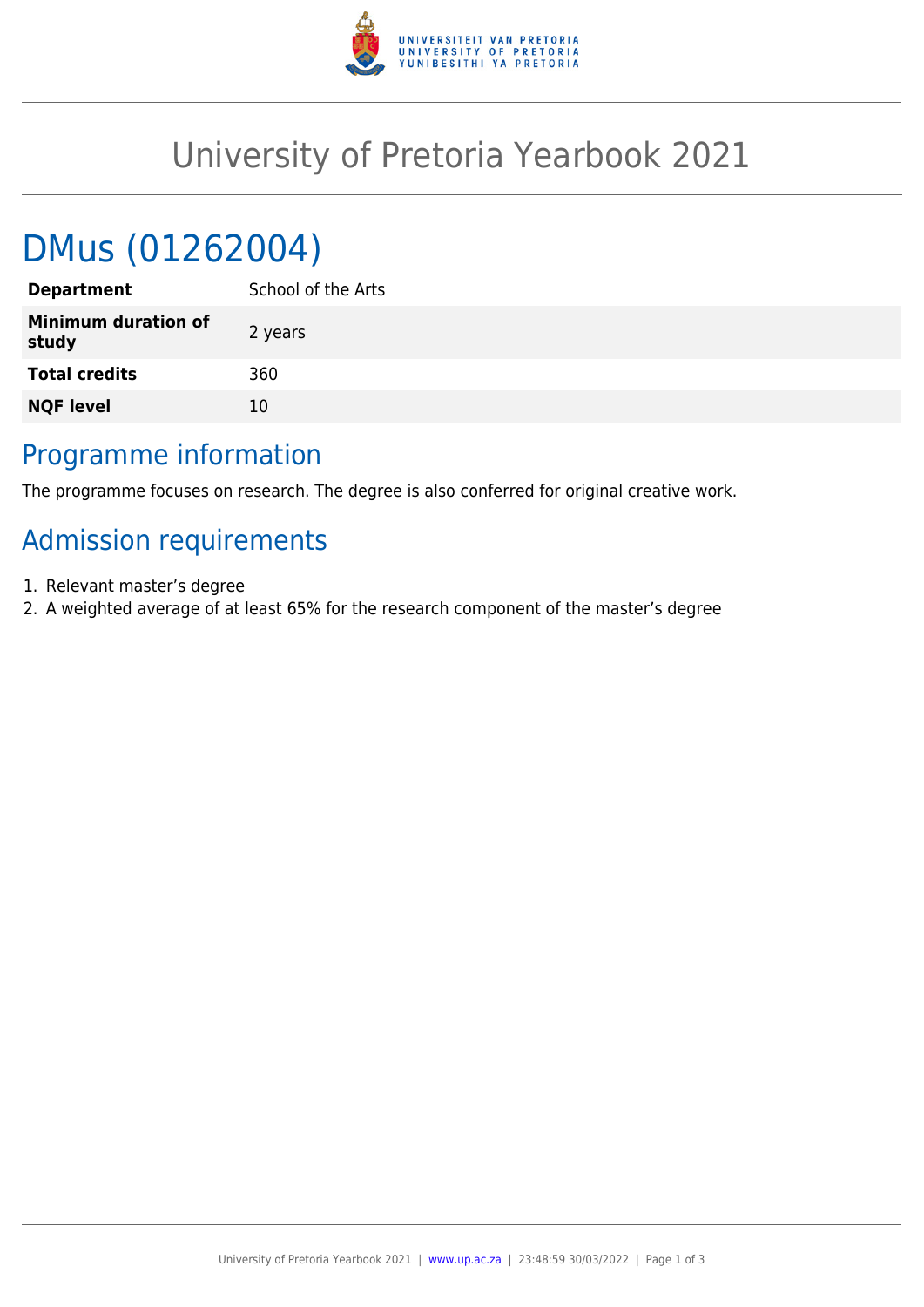

## Curriculum: Year 1

**Minimum credits: 360**

#### **Core modules**

#### **Thesis: Music 990 (MUS 990)**

| <b>Module credits</b>          | 360.00                         |
|--------------------------------|--------------------------------|
| <b>NQF Level</b>               | 10                             |
| <b>Prerequisites</b>           | No prerequisites.              |
| <b>Language of tuition</b>     | Module is presented in English |
| <b>Department</b>              | School of the Arts             |
| <b>Period of presentation</b>  | Year                           |
| <b>Module content</b>          |                                |
| A thesis on an approved topic. |                                |